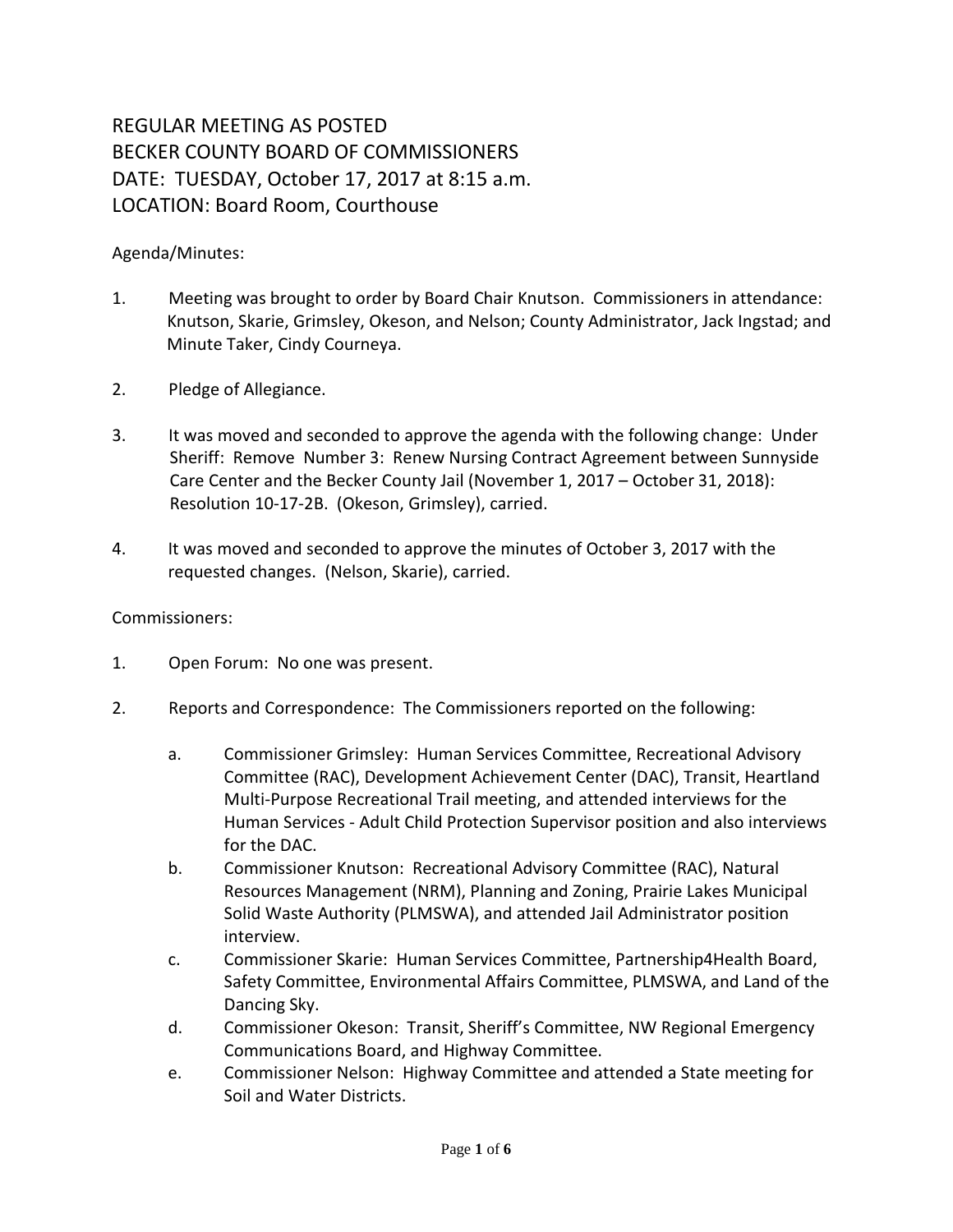- f. Chair Knutson also provided a brief jail construction update.
- 3. Appointments:

There were none. However, it was noted that there are two (2) At-Large appointments needed for the Recreational Advisory Committee (RAC). It was also suggested to reevaluate and discuss again with the RAC Committee, the possibility of combining the RAC and the NRM Committees.

Finance Committee Minutes: Mary Hendrickson presented:

- 1. It was moved and seconded to approve the Regular Claims, Auditor Warrants, Additional Issues, and Added Claims, as presented:
	- a. Auditor Warrants (Tuesday Bills):
		- i.  $10/03/2017$ , in the amount of \$ 67,649.52
		- ii.  $10/10/2017$ , in the amount of \$159,625.26
		- for a total amount of  $\dots \dots \dots$ ;  $\frac{5}{7}$  227,274.78

## b. Additional Issues:

- i. Select Account reduce the payment from \$324.94 to \$27.93 (due to credit on the account).
- ii. Projects Unlimited reduce payment from \$4,394.65 to \$4,187.25 (due to fuel rate correction on purchase order).

## c. Added Claims:

- i. McGough Construction, LLC, in the amount of \$1,127,980.00 (September fees for jail project).
- ii. Hendricks Road Maintenance, in the amount of \$3,635.50 (Purchase order turned in after claims report printed).

(Okeson, Nelson), carried.

- 2. It was moved and seconded to approve the Becker County Core Router Upgrade from High Point Networks, LLC in Detroit Lakes, at a cost of \$24,569.50, using the Recorder's Enhancement Fund. (Skarie, Okeson), carried.
- 3. It was moved and seconded to approve the purchase of ESXI License for one (1) CPU for Watchguard Host from SHI of Somerset, NJ, at a cost of \$1,174.09, using the IT Fund. (Okeson, Nelson), carried.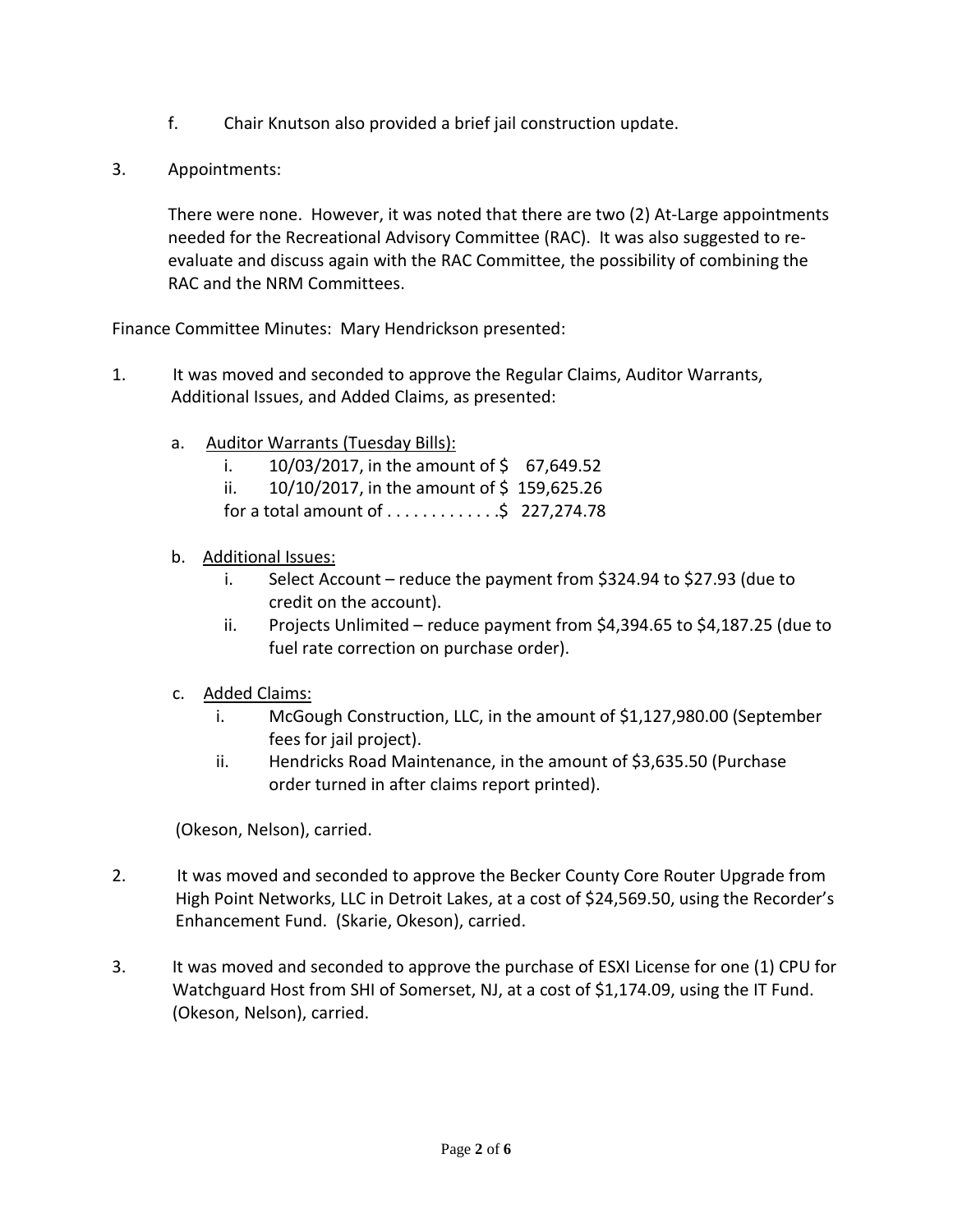Auditor-Treasurer: Mary Hendrickson presented:

- 1. It was moved and seconded to approve the following Tobacco License Renewals:
	- a. Chief Corner Store, Inc. Pine Point Township;
	- b. Tri Lakes Roadhouse Dirty Jeans, LLC Cormorant Township.

(Grimsley, Nelson), carried.

- 2. It was moved and seconded to accept the August 2017 Cash Comparison and Investment Summary, as presented. (Grimsley, Nelson), carried.
- 3. Mary Hendrickson presented a summary on the Becker County Land Sales Auction held on September 23, 2017, reporting that thirty-four (34) Tax Forfeited parcels sold, for a total revenue of \$435,627.00 and one (1) EDA Parcel sold for a total of \$31,000.00, and that over-the-counter sales continue to date.

County Attorney: County Attorney, Tammy Merkins presented:

1. It was moved and seconded to approve the MN Department of Public Safety Office of Justice Programs - Crime Victim Services Grant Agreement, effective October 1, 2017 – September 30, 2019, in the amount of \$140,000.00, with the County's in-kind match at \$26,985.00. (Skarie, Okeson), carried.

Sheriff: Sheriff Todd Glander presented:

- 1. It was moved and seconded to approve Resolution 10-17-2E, to hire one (1) full-time Assistant Jail Administrator, due to an internal promotion, and if filling this position creates another vacancy within the jail, to fill that position also. (Okeson, Nelson), carried.
- 2. It was moved and seconded to approve Resolution 10-17-2F, to convert one (1) Correctional Officer position to a Jail Sergeant and then post and hire internally. (Okeson, Nelson), carried.
- 3. It was moved and seconded to approve the Temporary Emergency Custodial Hires for Hospital Duty, as presented. (Nelson, Okeson), carried.
- 4. It was moved and seconded to approve the upgrade of the Dispatch window, as presented, and to accept the low quote of \$7,850.76 from AAA Construction of Minnesota, Inc., in Detroit Lakes. (Nelson, Okeson), carried.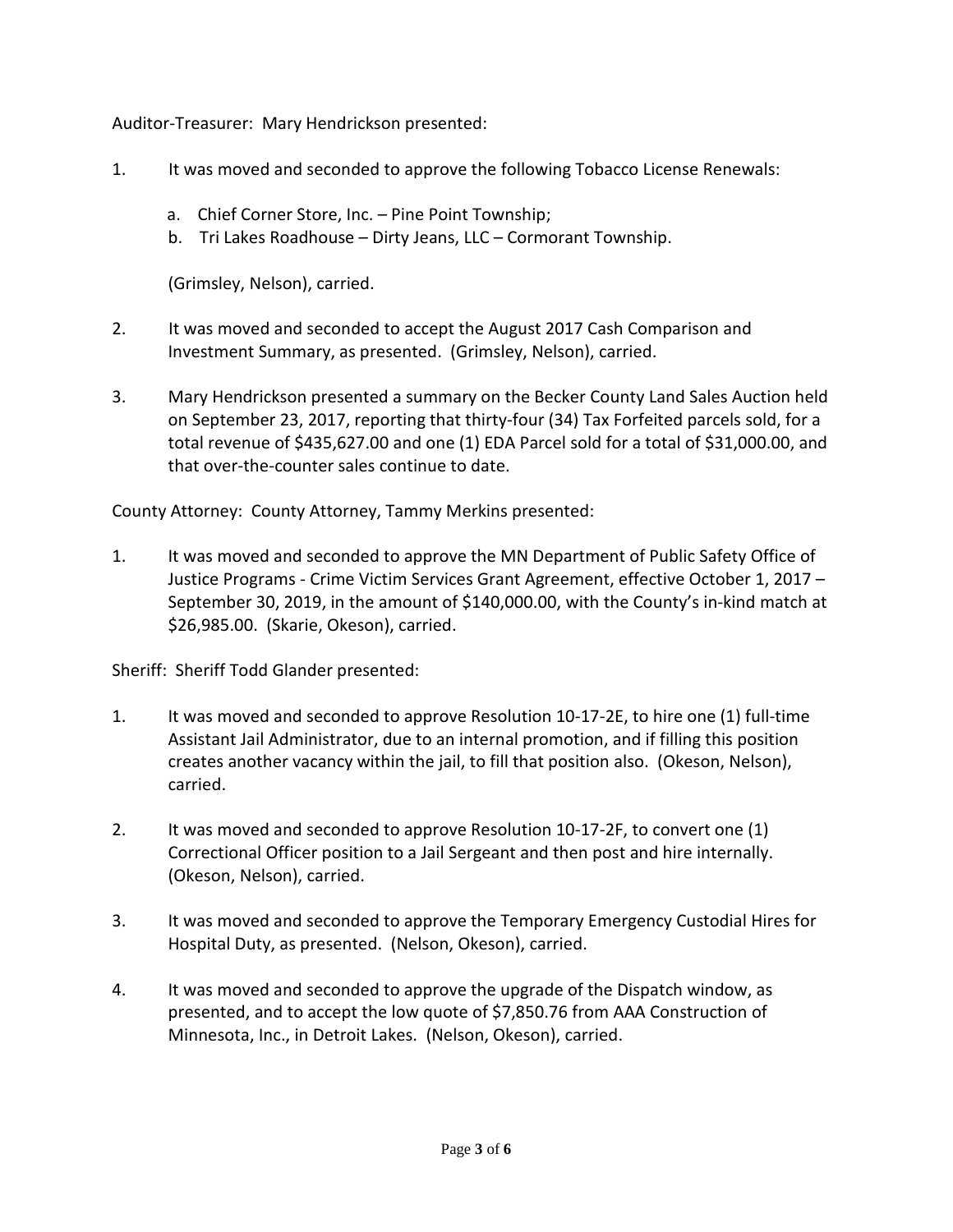Human Services: Sherry Vanata presented:

- 1. It was moved and seconded to approve Resolution 10-17-2C, to hire one (1) full-time Social Worker position in the Child Protection Unit, due to a resignation, and if filling that position creates another Social Worker vacancy, then to fill that vacancy also. (Grimsley, Skarie), carried.
- 2. It was moved and seconded to approve Resolution 10-17-2D, to hire one (1) full-time Nutrition Coordinator in the Community Health Unit, due to a resignation, and if filling that position creates another R.N. vacancy, then to fill that vacancy also. (Skarie, Grimsley), carried.
- 3. It was moved and seconded to approve the contract with Dacotah Paper Company to purchase 120 cases of dual purpose copy paper at a reduced rate of \$29.59 each, for a total cost of \$3,550.80. (Grimsley, Skarie), carried.
- 4. It was moved and seconded to approve the Human Services claims for Community Health, Human Services, and Transit, as presented. (Nelson, Skarie), carried.

Highway: Jim Olson presented:

- 1. It was moved and seconded to approve Resolution 10-17-2G, to accept the low quote from Sellin Brothers of Hawley, MN for Project CP 003-103-001, for Ditch Grading on County Road 103, in the amount of \$46,471.25; and to direct the County Engineer to proceed with the work, as detailed in the specifications of the quote proposal. (Okeson, Skarie), carried.
- 2. It was moved and seconded to approve Resolution 10-17-2H, to accept the low quote from Mark Sand and Gravel of Fergus Falls, MN for Project CP 003-103-002, for Aggregate Surfacing on County Road 103, in the amount of \$82,159.00; and to direct the County Engineer to proceed with the work, as detailed in the specifications of the quote proposal. (Okeson, Skarie), carried.
- 3. It was moved and seconded to approve Resolution 10-17-2I, as presented, that following approval by the MN Department of Transportation of plans and specifications for the improvement of a portion of T.H. 10 and CSAH 7 (Signal Project - S.P. 0301-70S), and before a contract is awarded for the construction of said projects, that the County shall enter into an agreement with the State and that the County shall pay its share of the cost of the requested improvements as determined by the State, with the County's cost participation estimated at \$160,000.00. (Nelson, Okeson), carried.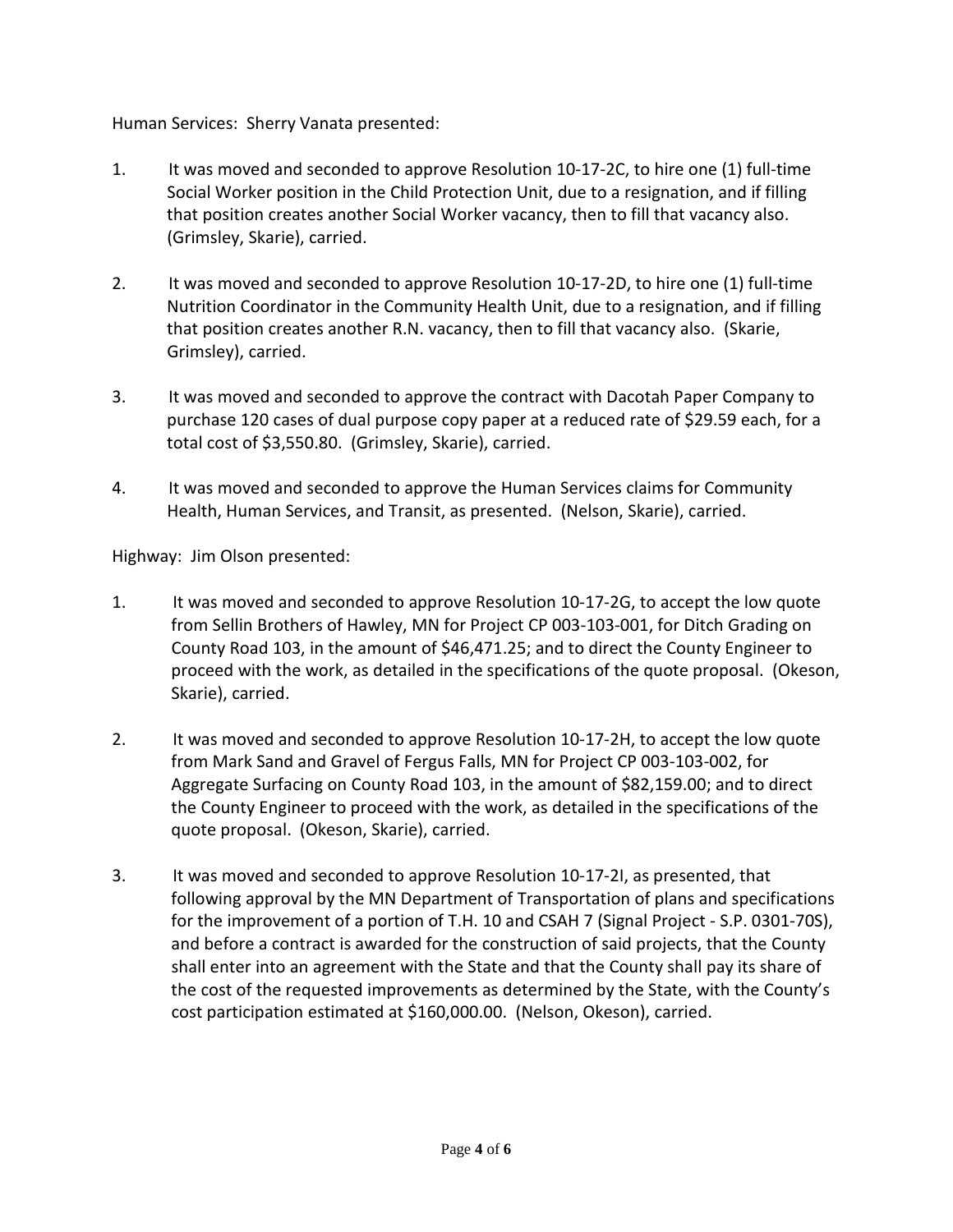- 4. It was moved and seconded to enter into a Professional Services Agreement with Braun Intertec Company, West Fargo, ND, to complete a geotechnical evaluation for CSAH 58 Soil Boring Work, at an estimated cost of \$9,658.00. (Okeson, Nelson), carried.
- 5. It was moved and seconded to approve the Becker County Highway Road Tour take place on Monday, October 30, 2017 from 8:30 a.m. to noon, with departure from the Highway Department. (Nelson, Okeson), carried.

Land Use Department – Natural Resources Management (NRM):

1. It was moved and seconded to approve Resolution 10-17-2A, to approve the Easement to Roberta and Richard Henderson across tax forfeit land, to provide legal access from TH 113 to their private property in Section 11-141-38 of Round Lake Township, Parcel #: 25.0235.000, and with the County Attorney to draft said Easement, based on the December 12, 1996 surveyed legal description; and for the Board Chair to review and sign said agreement. (Grimsley, Skarie), carried.

Land Use Department – Parks & Recreation:

- 1. It was moved and seconded to approve the purchase of Shell Lake Block Signage, to be posted at Access Points (entry and gate), at a cost of \$320.00 from M&R of Fergus Falls, MN, and with the changes in verbage, as discussed. (Nelson, Okeson), carried.
- 2. It was moved and seconded to accept the low quote from Todd Boit of Detroit Lakes, MN for Mountain View Parking Lot/Access improvements, at a cost of \$2,000.00. (Grimsley, Okeson), carried.

Planning & Zoning: Planning Commission Recommendations (October 11, 2017): Kyle Vareberg presented:

- 1. It was noted that there was a written tabled request that had been submitted to the Planning Commission.
- 2. The Planning Commission had tabled the application by Doug Coen, for the project located across the street from 20306 County Road 131, in Detroit Lakes, to request a change of zone from Agricultural to Residential, due to lack of information, and therefore, no action was required or taken by the Board of Commissioners today.

Land Use Department – Environmental Services: Steve Skoog presented:

1. Steve Skoog presented information to the Board in regards to the proposal to purchase recycling equipment for the new Becker County Recycling Facility, noting that